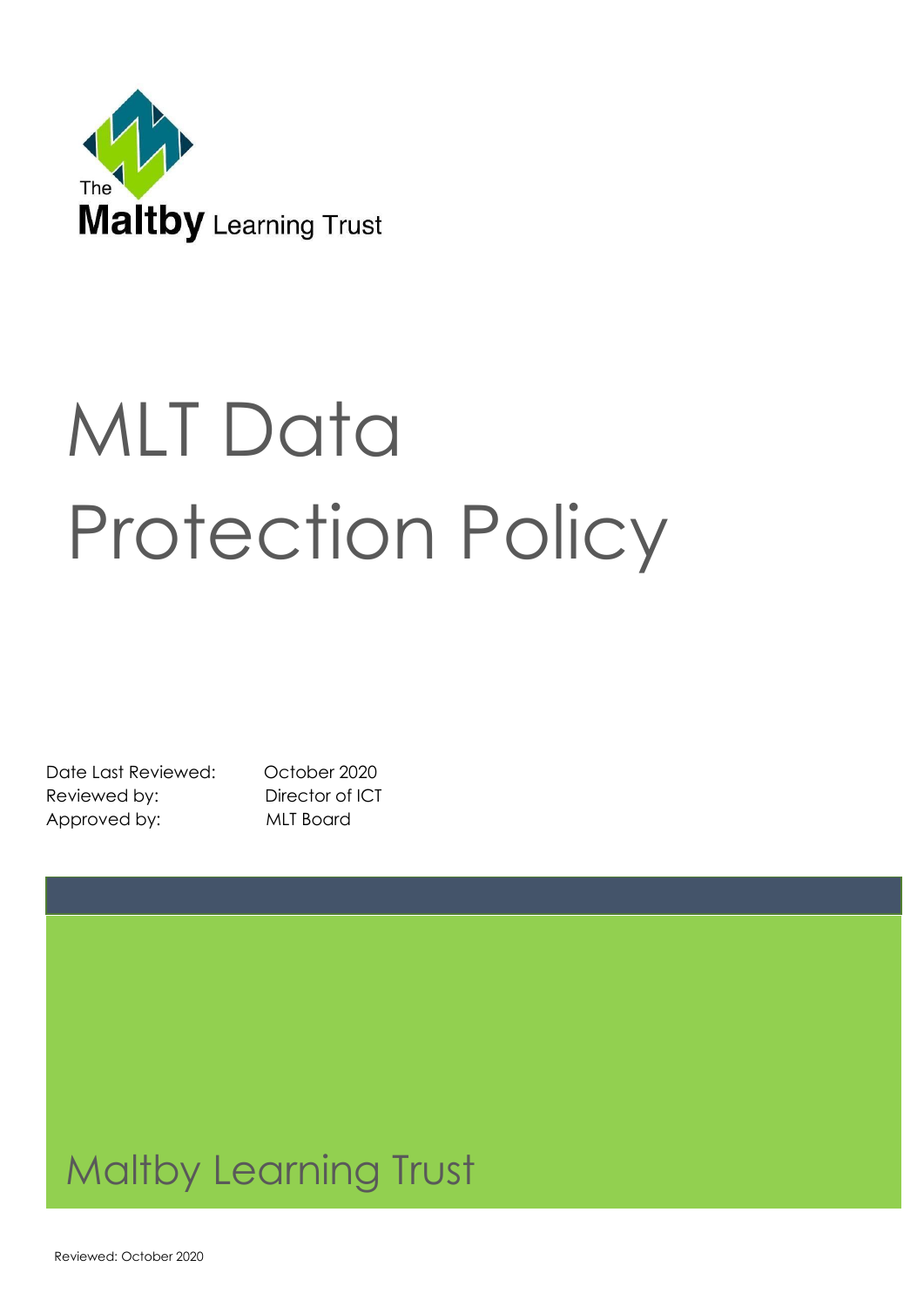#### **Contents:**

Statement of intent

- 1. Legal framework
- 2. Applicable data
- 3. Principles
- 4. Accountability
- 5. Data protection officer (DPO)
- 6. Lawful processing
- 7. Consent
- 8. Sharing data without consent
- 9. The right to be informed
- 10. The right of access
- 11. The right to rectification
- 12. The right to erasure
- 13. The right to restrict processing
- 14. The right to data portability
- 15. The right to object
- 16. Privacy by design and privacy impact assessments
- 17. Data breaches
- 18. Data security
- 19. Publication of information
- 20. Biometrics
- 21. CCTV and photography
- 22. Data retention
- 23. Disclosure and Barring Service (DBS) data
- 24. Policy review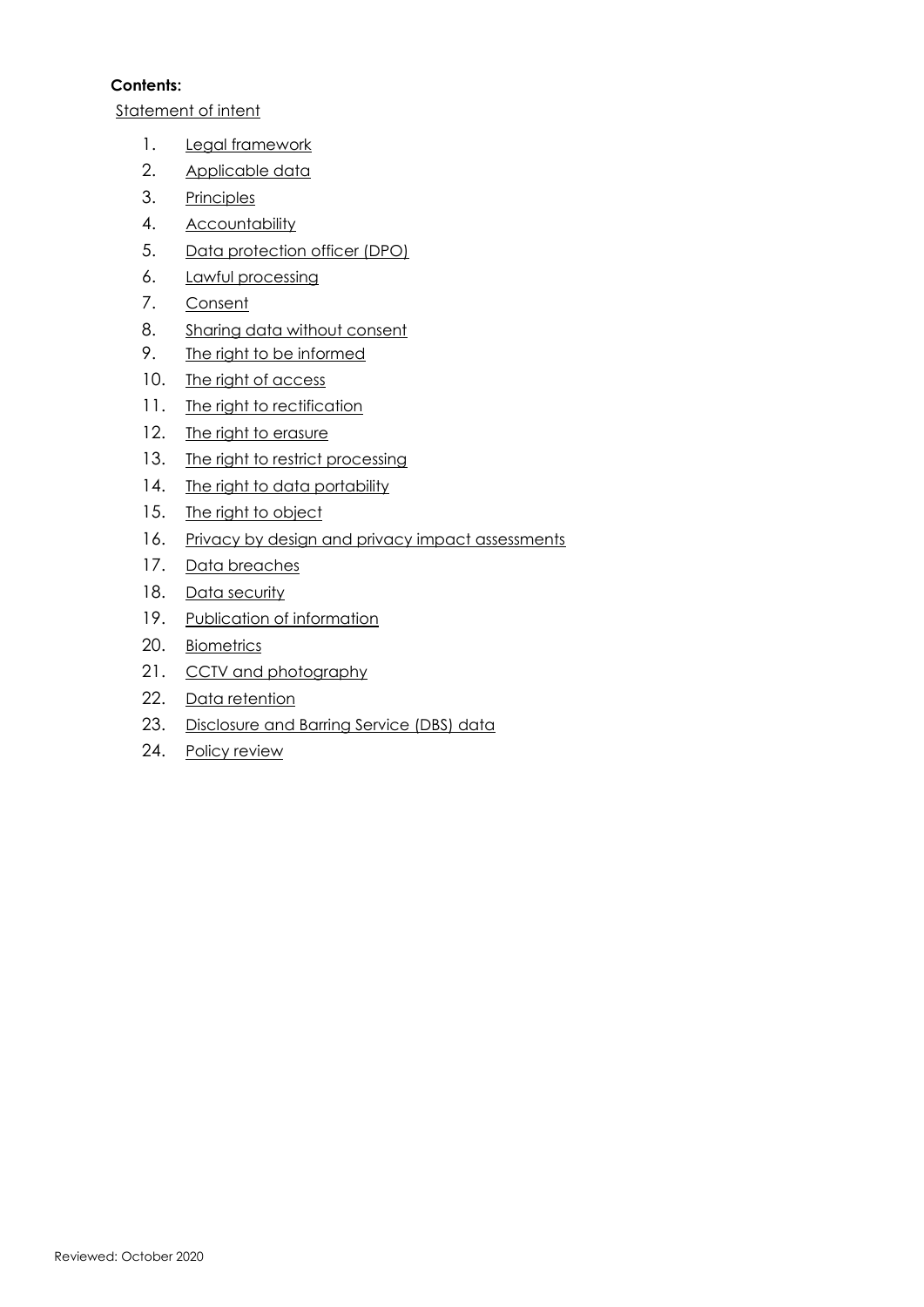#### **Statement of Intent**

Maltby Learning Trust is required to keep and process certain information about its staff members, pupils, their parents or carers, trustees, visitors and others who engage with the Trust in accordance with its legal obligations under the General Data Protection Regulation (GDPR) and Data Protection Act (2018).

The Trust may, from time to time, be required to share personal information about its staffs or pupils with other organisations, mainly the LA, other schools and educational bodies, and potentially social services.

#### **Which data is collected?**

The categories of student information that the Trust/Academy collects, holds and shares include the following:

- Personal information e.g. names, student numbers and addresses.
- Characteristics e.g. ethnicity, language, nationality, country of birth and free school meal eligibility.
- Attendance information e.g. number of absences and absence reasons.
- Assessment information e.g. national curriculum assessment results.
- Relevant medical information.
- Information relating to SEND.
- Behavioural information e.g. number of temporary exclusions.
- Photographs these will be used to aid our records management and attendance procedures.

This policy is in place to ensure all staff, Trustees and governors are aware of their responsibilities and outlines how the Trust/Academy complies with the following core principles of the GDPR.

- Lawfulness, fairness and transparency
- Purpose limitations
- Data minimisation
- **Accuracy**
- Storage limitations
- Integrity and confidentiality

Organisational methods for keeping data secure are imperative, and Maltby Learning Trust believes that it is good practice to keep clear practical policies, backed up by written procedures.

#### **1. Legal Framework**

- 1.1. This policy has due regard to legislation, including, but not limited to the following:
	- The General Data Protection Regulation (GDPR)
	- The Data Protection Act 2018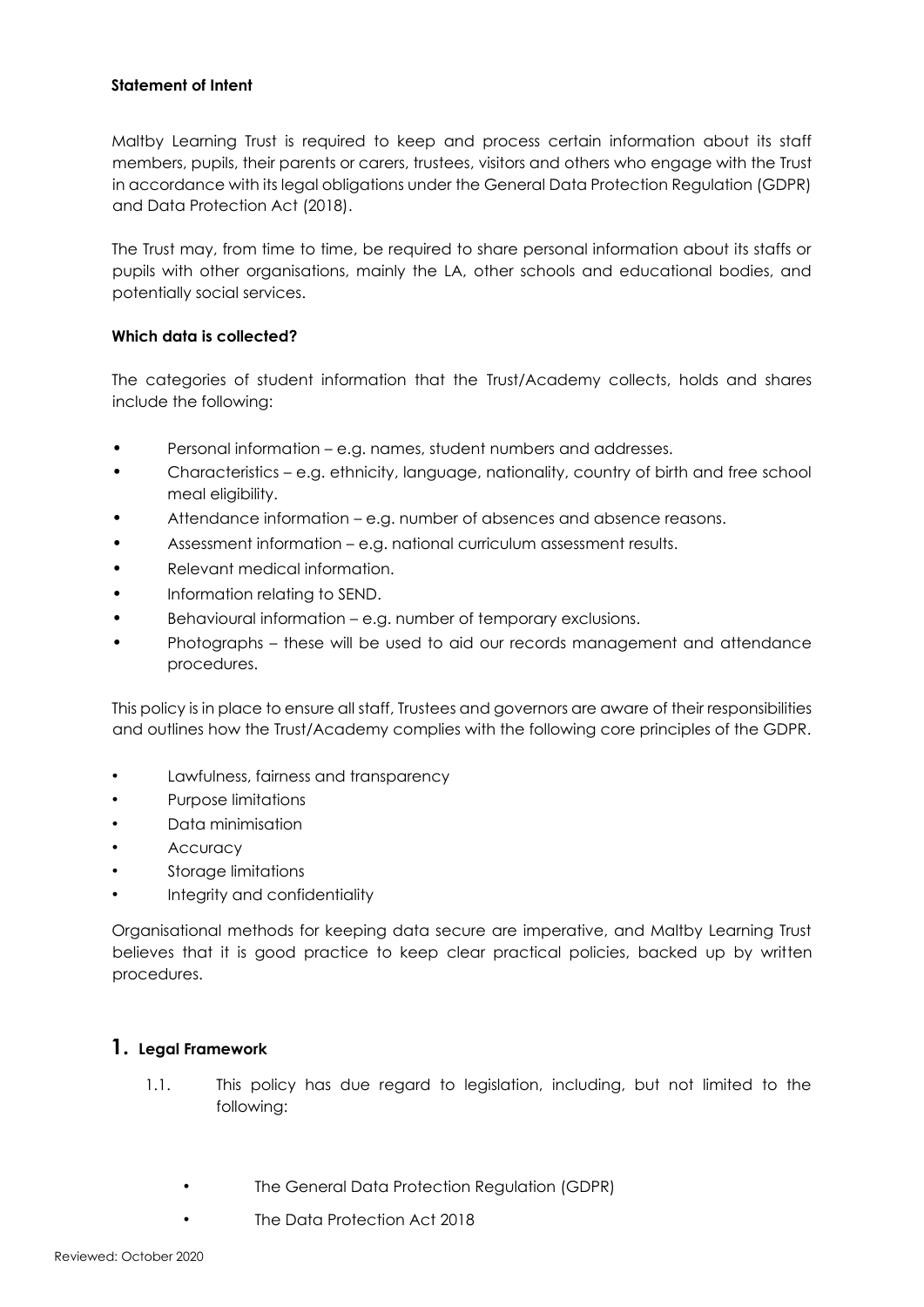- The Freedom of Information Act 2000
- The Education (Pupil Information) (England) Regulations 2005 (as amended in 2016)
- The Freedom of Information and Data Protection (Appropriate Limit and Fees) Regulations 2004
- The School Standards and Framework Act 1998
- 1.2 This policy will also have regard to the following guidance:
	- Information Commissioner's Office (2017) 'Overview of the General Data Protection Regulation (GDPR)'
- 1.3. This policy will be implemented in conjunction with the following other Trust/Academy policies:
	- Communications (Safe use of ICT)
	- **CCTV Policy**

# **2. Applicable Data**

- 2.1. For the purpose of this policy, **personal data** refers to information that relates to an identifiable, living individual, including information such as an online identifier, such as an IP address. The GDPR applies to both automated personal data and to manual filing systems, where personal data is accessible according to specific criteria, as well as to chronologically ordered data and pseudonymised data, e.g. keycoded.
- 2.2. Certain **sensitive personal data** is referred to in the GDPR as 'special category personal data'. These include the processing of ethnicity, religion, genetic data, biometric data and data concerning health matters.

# **3. Principles**

- 3.1. In accordance with the requirements outlined in the GDPR, personal data will be:
	- Processed lawfully, fairly and in a transparent manner in relation to individuals.
	- Collected for specified, explicit and legitimate purposes and not further processed in a manner that is incompatible with those purposes; further processing for archiving purposes in the public interest, scientific or historical research purposes or statistical purposes shall not be considered to be incompatible with the initial purposes.
	- Adequate, relevant and limited to what is necessary in relation to the purposes for which they are processed.
	- Accurate and, where necessary, kept up-to-date; every reasonable step must be taken to ensure that personal data that are inaccurate, having regard to the purposes for which they are processed, are erased or rectified without delay.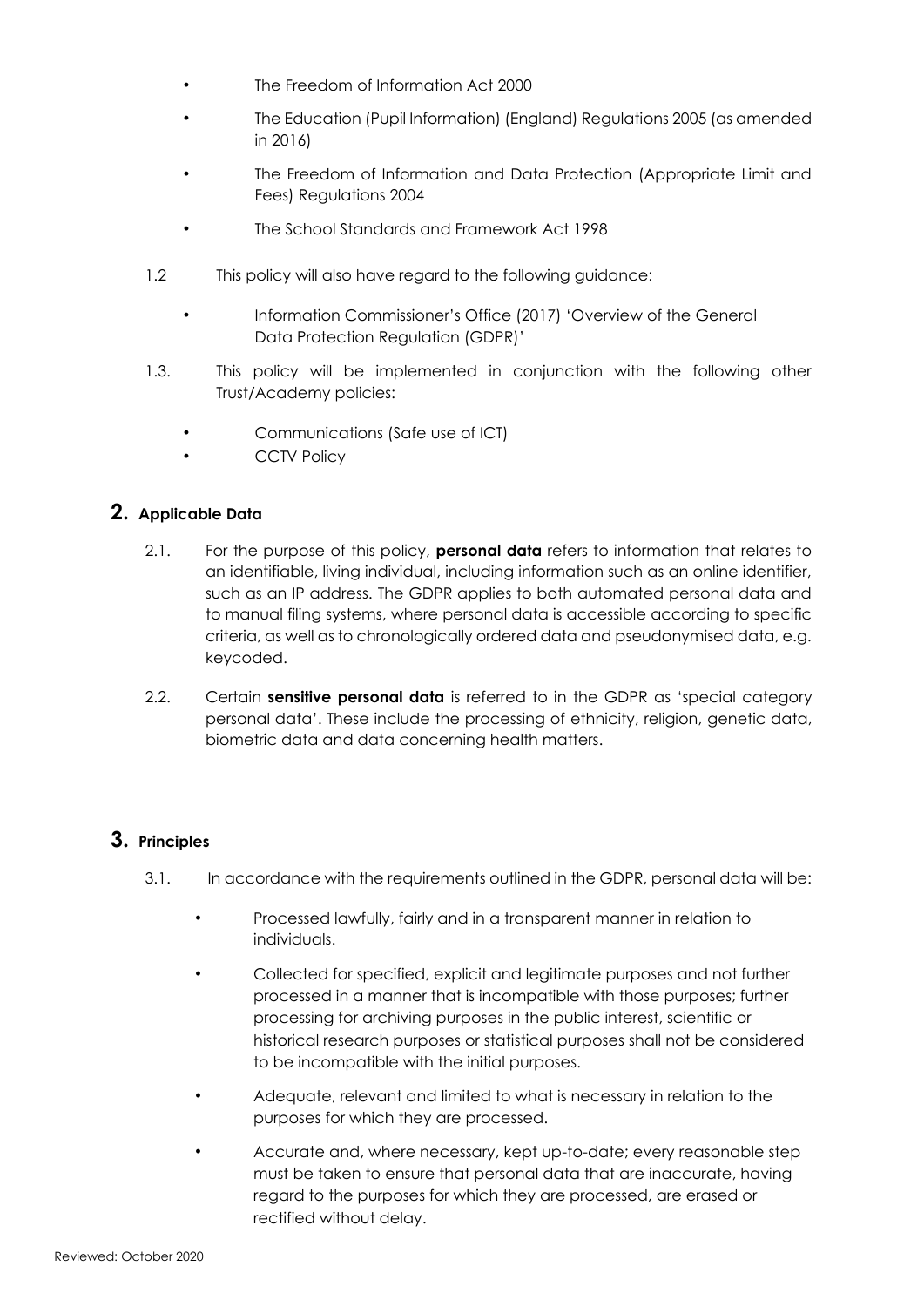- Kept in a form which permits identification of data subjects for no longer than is necessary for the purposes for which the personal data are processed; personal data may be stored for longer periods, insofar as the personal data will be processed solely for archiving purposes in the public interest, scientific or historical research purposes or statistical purposes, subject to implementation of the appropriate technical and organisational measures required by the GDPR in order to safeguard the rights and freedoms of individuals.
- Processed in a manner that ensures appropriate security of the personal data, including protection against unauthorised or unlawful processing and against accidental loss, destruction or damage, using appropriate technical or organisational measures.
- 3.2. The GDPR also requires that "the controller shall be responsible for, and able to demonstrate, compliance with the principles".

#### **4. Accountability**

- 4.1. Maltby Learning Trust, as the data controller**,** will implement appropriate technical and organisational measures to demonstrate that data is processed in line with the principles set out in the GDPR.
- 4.2. The Trust/Academy will provide comprehensive, clear and transparent privacy policies.
- 4.3. Records of activities relating to higher risk processing will be maintained, such as the processing of special categories data or that in relation to criminal convictions and offences.
- 4.4. Internal records of processing activities will include the following:
	- Name and details of the organisation
	- Purpose(s) of the processing
	- Description of the categories of individuals and personal data
	- Retention schedules
	- Categories of recipients of personal data
	- Description of technical and organisational security measures
	- Details of transfers to third countries, including documentation of the transfer mechanism safeguards in place
- 4.5. The Trust/Academy will implement measures that meet the principles of data protection by design and data protection by default, such as:
	- Data minimisation.
	- Pseudonymisation.
	- Transparency.
	- Allowing individuals to monitor processing.
	- Continuously creating and improving security features.
- 4.6. Data protection impact assessments will be used, where appropriate.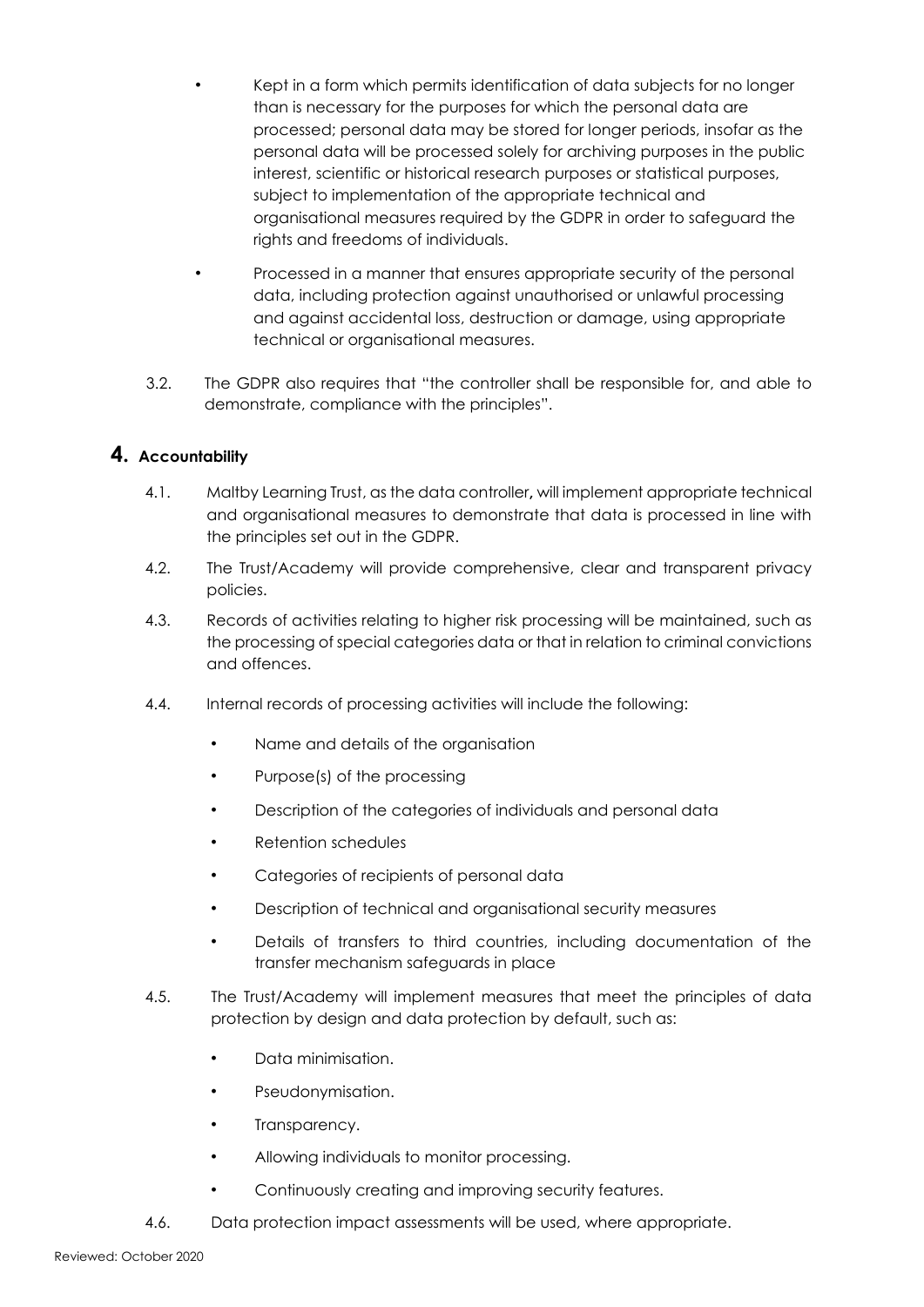#### **5. Data Protection Officer (DPO)**

- 5.1. A DPO has been appointed in order to:
	- Inform and advise the Trust/Academy and its employees about their obligations to comply with the GDPR and other data protection laws.
	- Monitor the Trust/Academy's compliance with the GDPR and other laws, including monitoring internal data protection activities, advising on data protection impact assessments, conducting internal audits, and providing the required training to staff members.
- 5.2. An external DPO has been appointed to the role of Data Protection Officer, the duties of the DPO does not lead to a conflict of interests.
- 5.3. The individual appointed as DPO has professional experience and knowledge of data protection law, particularly that in relation to schools.
- 5.4. The DPO will report to the highest level of management at the Trust/Academy, which is the CEO.
- 5.5. The DPO will operate independently and will not be dismissed or penalised for performing their task.
- 5.6. Sufficient resources will be provided to the DPO to enable them to meet their GDPR obligations.

#### **6. Lawful Processing**

- 6.1. The legal basis for processing data will be identified and documented prior to data being processed.
- 6.2. Under the GDPR, data will be lawfully processed under the following conditions:
	- The consent of the data subject has been obtained.
	- Processing is necessary for:
		- Compliance with a legal obligation.
		- The performance of a task carried out in the public interest or in the exercise of official authority vested in the controller.
		- For the performance of a contract with the data subject or to take steps to enter into a contract.
		- Protecting the vital interests of a data subject or another person.
		- For the purposes of legitimate interests pursued by the controller or a third party, except where such interests are overridden by the interests, rights or freedoms of the data subject.
- 6.3. Sensitive data will only be processed under the following conditions:
	- Explicit consent of the data subject, unless reliance on consent is prohibited by EU or Member State law.
	- Processing relates to personal data manifestly made public by the data subject.
	- Processing is necessary for: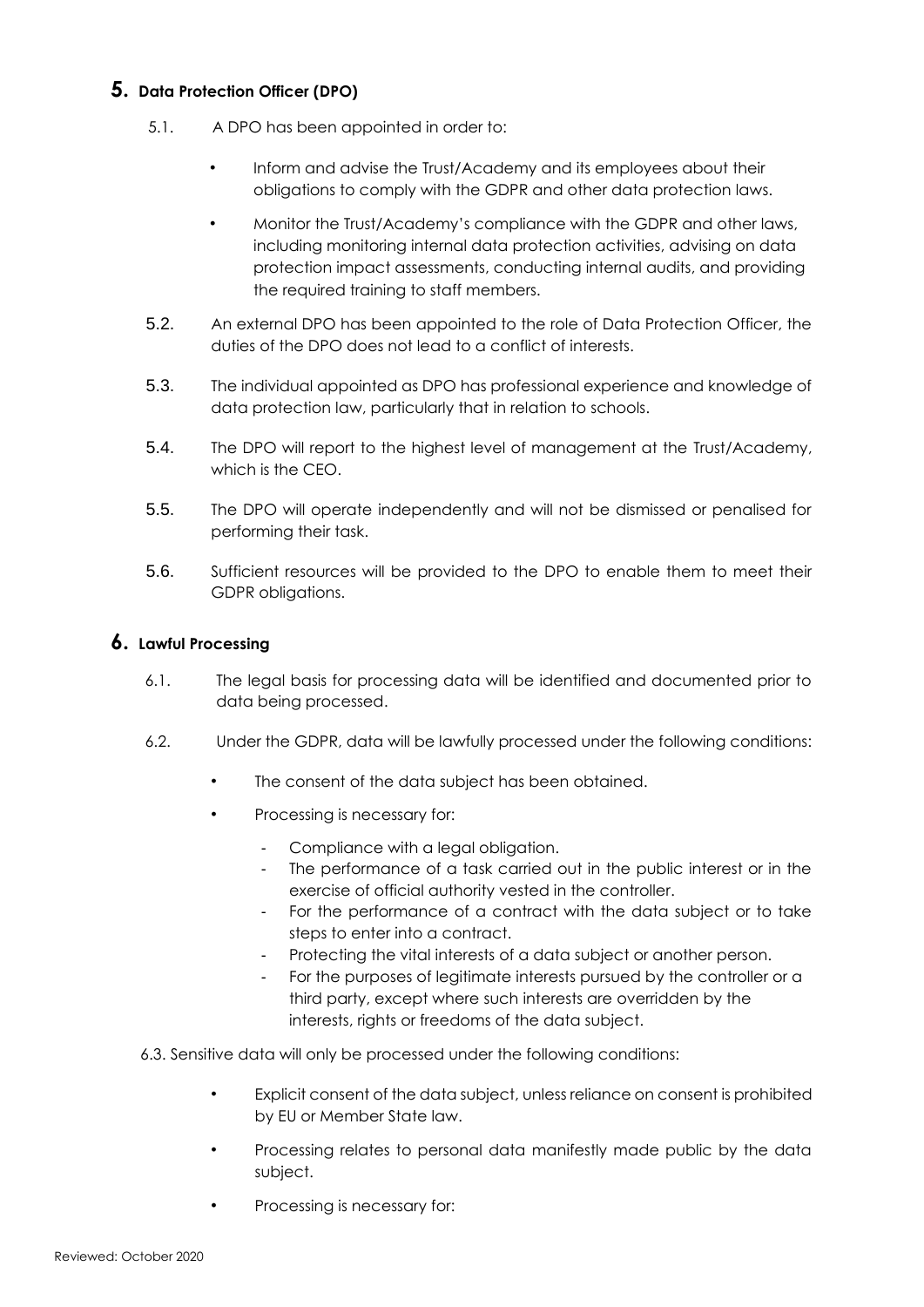- Carrying out obligations under employment, social security or social protection law, or a collective agreement.
- Protecting the vital interests of a data subject or another individual where the data subject is physically or legally incapable of giving consent.
- The establishment, exercise or defence of legal claims or where courts are acting in their judicial capacity.
- Reasons of substantial public interest on the basis of Union or Member State law which is proportionate to the aim pursued and which contains appropriate safeguards.
- The purposes of preventative or occupational medicine, for assessing the working capacity of the employee, medical diagnosis, the provision of health or social care or treatment or management of health or social care systems and services on the basis of Union or Member State law or a contract with a health professional.
- Reasons of public interest in the area of public health, such as protecting against serious cross-border threats to health or ensuring high standards of healthcare and of medicinal products or medical devices.

# **7. Consent**

- 7.1. Consent must be a positive indication. It cannot be inferred from silence, inactivity or pre-ticked boxes.
- 7.2. Consent will only be accepted where it is freely given, specific, informed and an unambiguous indication of the individual's wishes.
- 7.3. Where consent is given, a record will be kept documenting how and when consent was given.
- 7.4. The school ensures that consent mechanisms meet the standards of the GDPR. Where the standard of consent cannot be met, an alternative legal basis for processing the data must be found, or the processing must cease.
- 7.5. Consent accepted under the DPA will be reviewed to ensure it meets the standards of the GDPR; however, acceptable consent obtained under the DPA will not be reobtained.
- 7.6 Consent can be withdrawn by the individual at any time.
- 7.7 The consent of parents will be sought prior to the processing of a child's data, except where the processing is related to preventative or counselling services offered directly to a child.
- 7.8 Children aged 13 and over are able to provide their own consent for processing personal data

# **8. Sharing Data Without Consent**

8.1. The Trust/Academy may share information without consent in specific circumstances. To determine whether information can be shared with consent, the Trust/Academy will identify one of the other lawful bases for processing: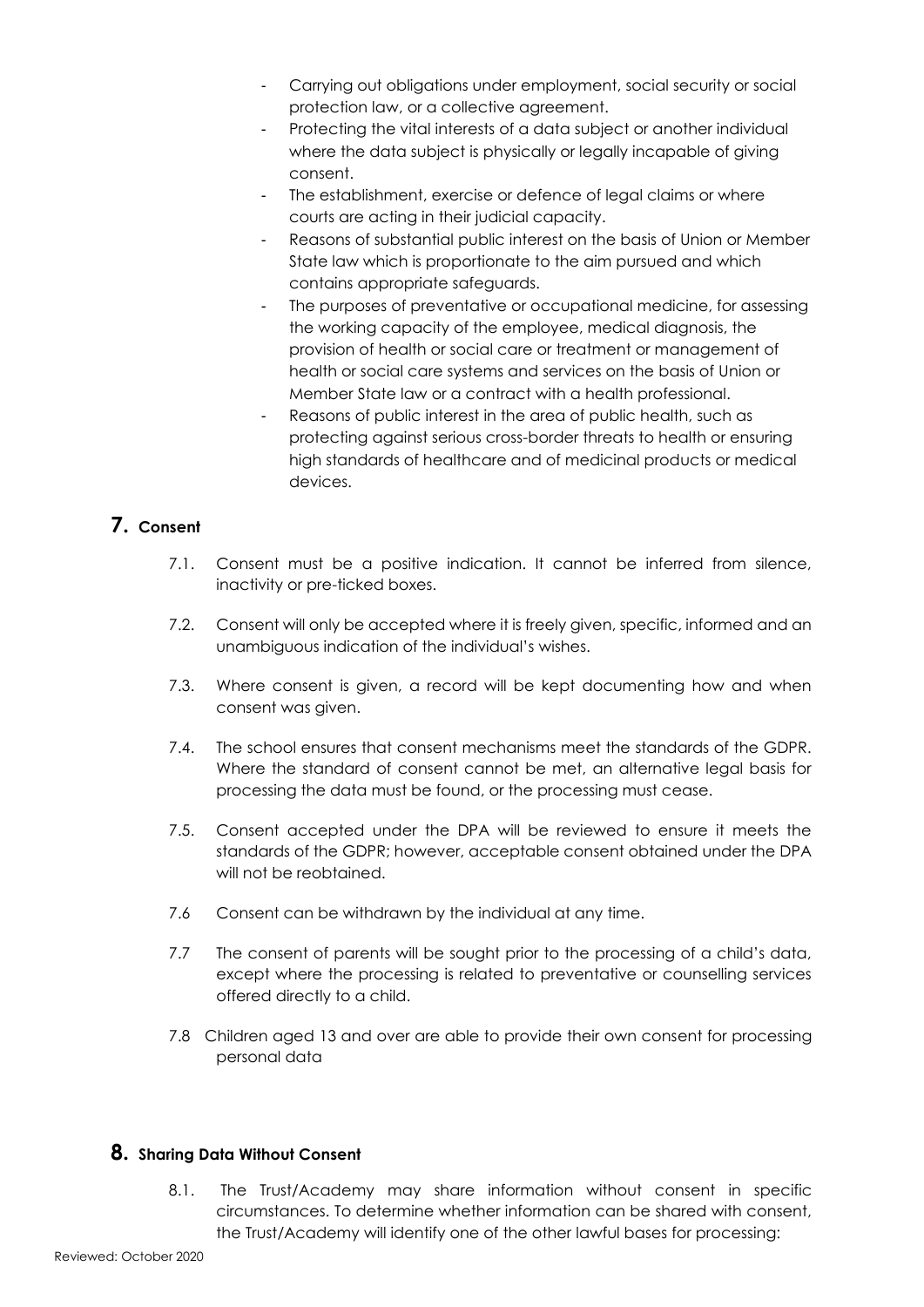- **Contract** the processing is necessary for a contract held between the Trust/Academy and individual, or because the individual has asked the Trust/Academy to take specific tests before entering into a contract.
- **Legal obligation** the processing is necessary for the Trust/Academy to comply with the law (not including contractual obligations).
- **Vital interests** the processing is necessary to protect someone's life.
- **Public task** the processing is necessary for the Trust/Academy to perform a task in the public interest or for it's official functions, and the task or function has a clear basis in law.
- **Legitimate interests** the processing is necessary for the Trust/Academy's legitimate interests or the legitimate interests of a third party, unless there is good reason to protect the individual's personal data which overrides those legitimate interests.
- 8.2. Where the Trust/Academy is able to justify one of the lawful bases outlined in 8.1, an [exemption](https://ico.org.uk/for-organisations/guide-to-the-general-data-protection-regulation-gdpr/exemptions/) [a](https://ico.org.uk/for-organisations/guide-to-the-general-data-protection-regulation-gdpr/exemptions/)pplies, or there is a requirement under another law, information may be shared without consent.
- 8.3. Specifically, the GDPR does not prevent, or limit, the sharing of information for the purposes of keeping children safe, and information may be shared without consent if to gain consent would place a child at risk.

#### **9. The Right to be Informed**

- 9.1. The privacy notice supplied to individuals in regards to the processing of their personal data will be written in clear, plain language which is concise, transparent, easily accessible and free of charge.
- 9.2. If services are offered directly to a child, the Trust/Academy will ensure that the privacy notice is written in a clear, plain manner that the child will understand.
- 9.3. In relation to data obtained both directly from the data subject and not obtained directly from the data subject, the following information will be supplied within the privacy notice:
	- The identity and contact details of the controller, and where applicable, the controller's representative and the DPO.
	- The purpose of, and the legal basis for, processing the data.
	- The legitimate interests of the controller or third party.
	- Any recipient or categories of recipients of the personal data.
	- Details of transfers to third countries and the safeguards in place.
	- The retention period of criteria used to determine the retention period.
	- The existence of the data subject's rights, including the right to:
		- Withdraw consent at any time.
		- Lodge a complaint with a supervisory authority.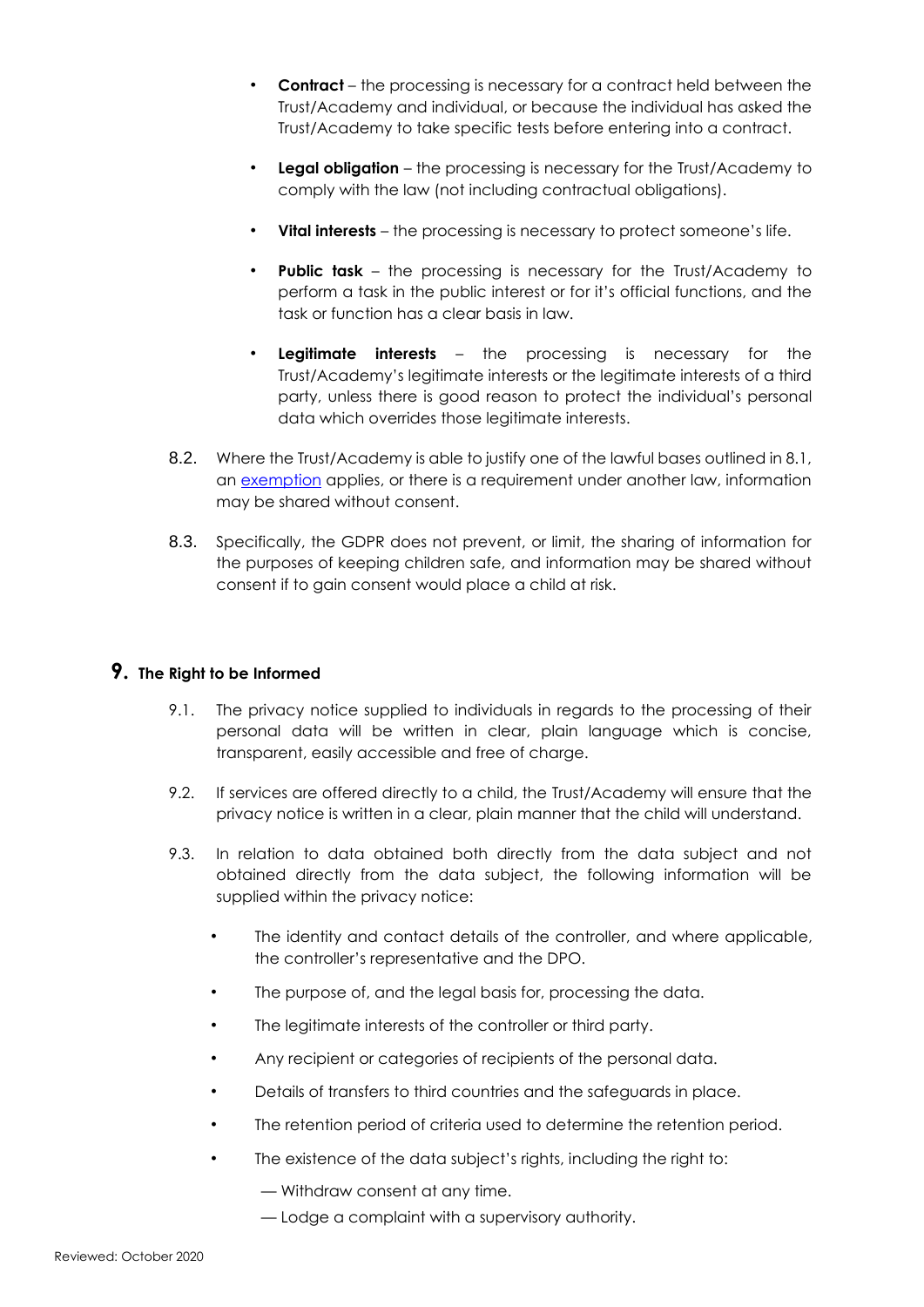- The existence of automated decision making, including profiling, how decisions are made, the significance of the process and the consequences.
- 9.4. Where data is obtained directly from the data subject, information regarding whether the provision of personal data is part of a statutory or contractual requirement and the details of the categories of personal data, as well as any possible consequences of failing to provide the personal data, will be provided.
- 9.5. Where data is not obtained directly from the data subject, information regarding the source the personal data originates from and whether it came from publicly accessible sources, will be provided.
- 9.6. For data obtained directly from the data subject, this information will be supplied at the time the data is obtained.
- 9.7. In relation to data that is not obtained directly from the data subject, this information will be supplied:
	- Within one month of having obtained the data.
	- If disclosure to another recipient is envisaged, at the latest, before the data are disclosed.
	- If the data are used to communicate with the individual, at the latest, when the first communication takes place.

#### **10. The Right of Access**

- 10.1. Individuals have the right to obtain confirmation that their data is being processed.
- 10.2. Individuals have the right to submit a subject access request (SAR) to gain access to their personal data in order to verify the lawfulness of the processing.
- 10.3. The Trust/Academy will verify the identity of the person making the request before any information is supplied.
- 10.4. A copy of the information will be supplied to the individual free of charge; however, the Trust/Academy may impose a 'reasonable fee' to comply with requests for further copies of the same information.
- 10.5. Where a SAR has been made electronically, the information will be provided in a commonly used electronic format.
- 10.6. Where a request is manifestly unfounded, excessive or repetitive, a reasonable fee will be charged.
- 10.7. All fees will be based on the administrative cost of providing the information.
- 10.8. All requests will be responded to without delay,within one month of receipt.
- 10.9. In the event of numerous or complex requests, the period of compliance may be extended by a further two months. The individual will be informed of this extension, and will receive an explanation of why the extension is necessary, within one month of the receipt of the request.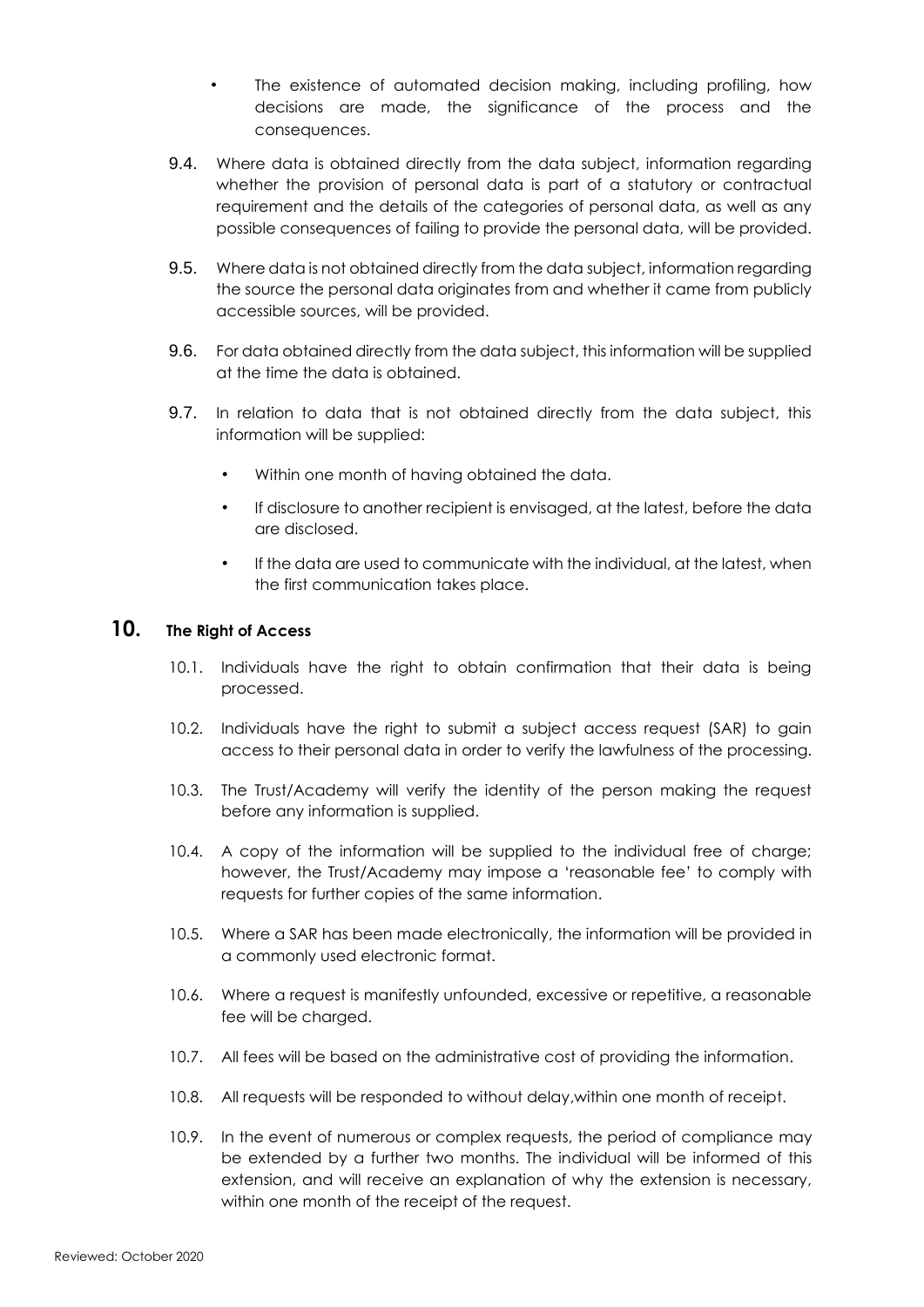- 10.10. Where a request is manifestly unfounded or excessive, the Trust/Academy holds the right to refuse to respond to the request. The individual will be informed of this decision and the reasoning behind it, as well as their right to complain to the supervisory authority and to a judicial remedy, within one month of the refusal.
- 10.11. In the event that a large quantity of information is being processed about an individual, the Trust/Academy will ask the individual to specify the information the request is in relation to.

# **11. The Right to Rectification**

- 11.1. Individuals are entitled to have any inaccurate or incomplete personal data rectified.
- 11.2. Where the personal data in question has been disclosed to third parties, the Trust/Academy will inform them of the rectification where possible.
- 11.3. Where appropriate, the Trust/Academy will inform the individual about the third parties that the data has been disclosed to.
- 11.4. Requests for rectification will be responded to within one month; this will be extended by two months where the request for rectification is complex.
- 11.5. Where no action is being taken in response to a request for rectification, the Trust/Academy will explain the reason for this to the individual, and will inform them of their right to complain to the supervisory authority and to a judicial remedy.

# **12. The Right to Erasure**

- 12.1. Individuals hold the right to request the deletion or removal of personal data where there is no compelling reason for its continued processing.
- 12.2. Individuals have the right to erasure in the following circumstances:
	- Where the personal data is no longer necessary in relation to the purpose for which it was originally collected/processed
	- When the individual withdraws their consent
	- When the individual objects to the processing and there is no overriding legitimate interest for continuing the processing
	- The personal data was unlawfully processed
	- The personal data is required to be erased in order to comply with a legal obligation
	- The personal data is processed in relation to the offer of information society services to a child
- 12.3. The Trust/Academy has the right to refuse a request for erasure where the personal data is being processed for the following reasons:
	- To exercise the right of freedom of expression and information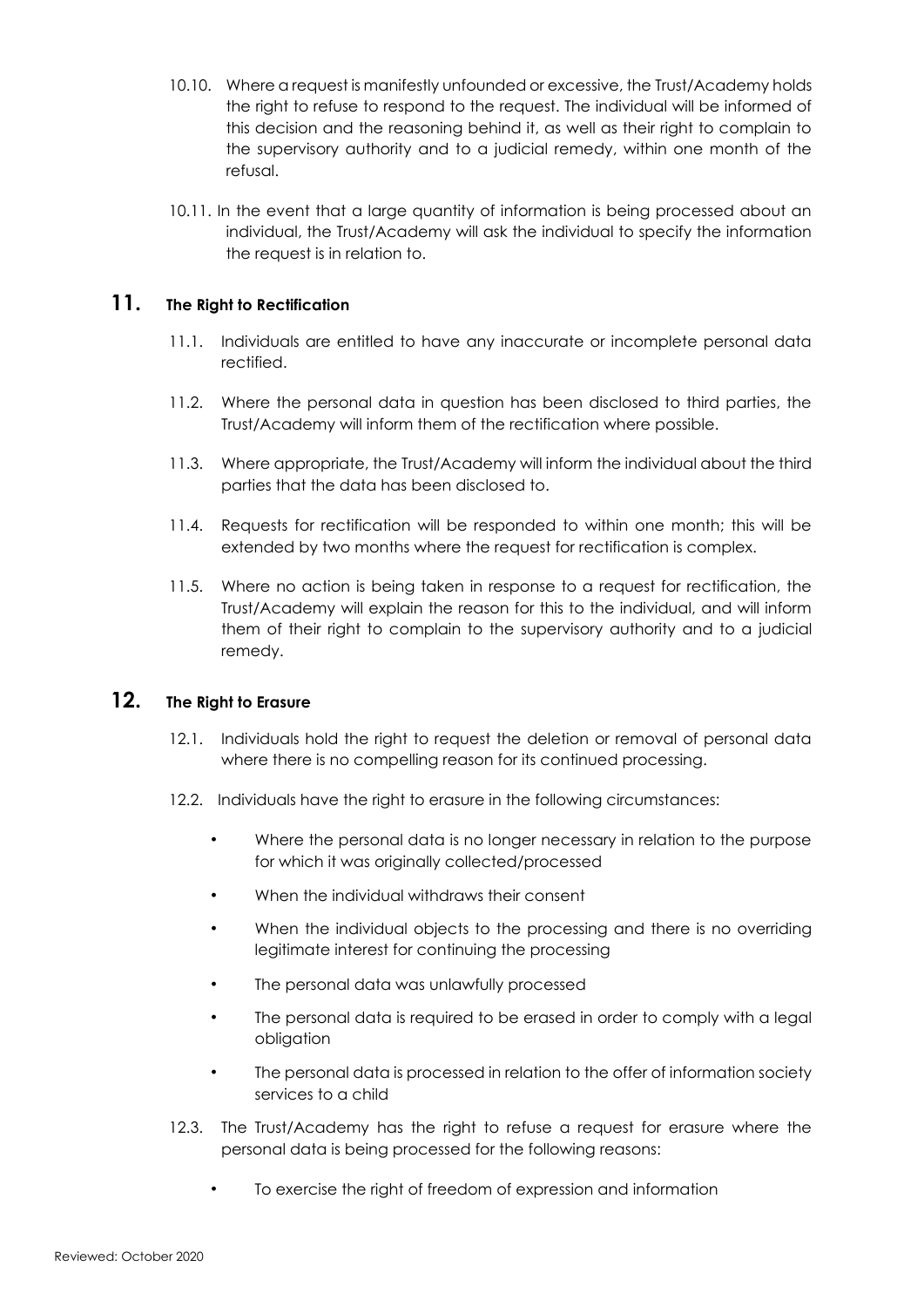- To comply with a legal obligation for the performance of a public interest task or exercise of official authority
- For public health purposes in the public interest
- For archiving purposes in the public interest, scientific research, historical research or statistical purposes
- The exercise or defence of legal claims
- 12.4. As a child may not fully understand the risks involved in the processing of data when consent is obtained, special attention will be given to existing situations where a child has given consent to processing and they later request erasure of the data, regardless of age at the time of the request.
- 12.5. Where personal data has been disclosed to third parties, they will be informed about the erasure of the personal data, unless it is impossible or involves disproportionate effort to do so.
- 12.6. Where personal data has been made public within an online environment, the Trust/Academy will inform other organisations who process the personal data to erase links to and copies of the personal data in question.

#### **13. The Right to Restrict Processing**

- 13.1. Individuals have the right to block or suppress the Trust/Academy's processing of personal data.
- 13.2. In the event that processing is restricted, the Trust/Academy will store the personal data, but not further process it, guaranteeing that just enough information about the individual has been retained to ensure that the restriction is respected in future.
- 13.3. The Trust/Academy will restrict the processing of personal data in the following circumstances:
	- Where an individual contests the accuracy of the personal data, processing will be restricted until the school has verified the accuracy of the data
	- Where an individual has objected to the processing and the Trust/Academy is considering whether their legitimate grounds override those of the individual
	- Where processing is unlawful and the individual opposes erasure and requests restriction instead
	- Where the Trust/Academy no longer needs the personal data but the individual requires the data to establish, exercise or defend a legal claim
- 13.4. If the personal data in question has been disclosed to third parties, the Trust/Academy will inform them about the restriction on the processing of the personal data, unless it is impossible or involves disproportionate effort to do so.
- 13.5. The Trust/Academy will inform individuals when a restriction on processing has been lifted.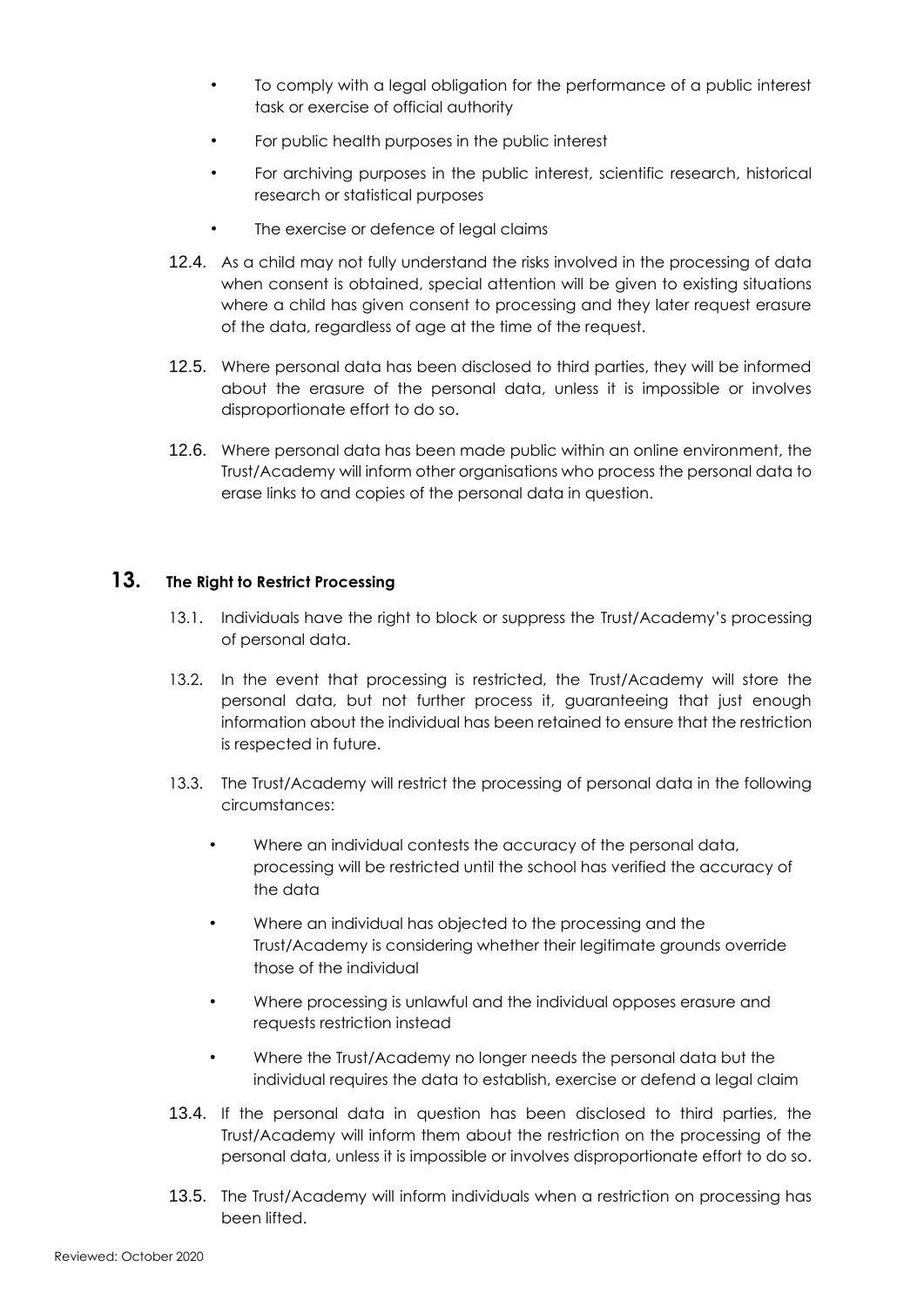#### **14. The Right to Data Portability**

- 14.1. Individuals have the right to obtain and reuse their personal data for their own purposes across different services.
- 14.2. Personal data can be easily moved, copied or transferred from one IT environment to another in a safe and secure manner, without hindrance to usability.
- 14.3. The right to data portability only applies in the following cases:
	- To personal data that an individual has provided to a controller
	- Where the processing is based on the individual's consent or for the performance of a contract
	- When processing is carried out by automated means
- 14.4. Personal data will be provided in a structured, commonly used and machinereadable form.
- 14.5. The Trust/Academy will provide the information free of charge.
- 14.6. Where feasible, data will be transmitted directly to another organisation at the request of the individual.
- 14.7. Maltby Learning Trust is not required to adopt or maintain processing systems which are technically compatible with other organisations.
- 14.8. In the event that the personal data concerns more than one individual, the Trust/Academy will consider whether providing the information would prejudice the rights of any other individual.
- 14.9. The Trust/Academy will respond to any requests for portability within one month.
- 14.10. Where the request is complex, or a number of requests have been received, the timeframe can be extended by two months, ensuring that the individual is informed of the extension and the reasoning behind it within one month of the receipt of the request.
- 14.11. Where no action is being taken in response to a request, the Trust/Academy will, without delay and at the latest within one month, explain to the individual the reason for this and will inform them of their right to complain to the supervisory authority and to a judicial remedy.

#### **15. The Right to Object**

- 15.1. The Trust/Academy will inform individuals of their right to object at the first point of communication, and this information will be outlined in the privacy notice and explicitly brought to the attention of the data subject, ensuring that it is presented clearly and separately from any other information.
- 15.2. Individuals have the right to object to the following:
	- Processing based on legitimate interests or the performance of a task in the public interest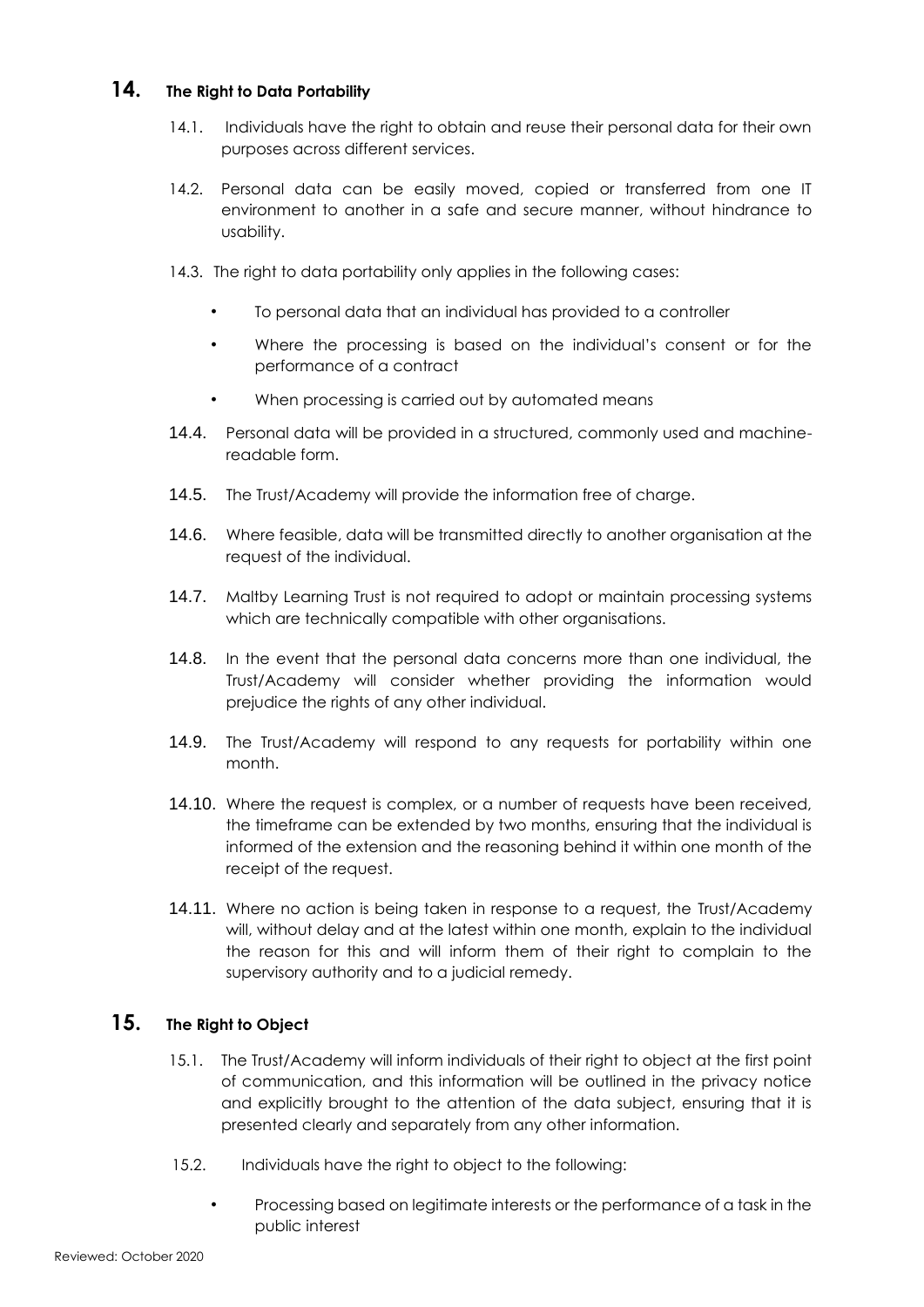- Direct marketing
- Processing for purposes of scientific or historical research and statistics.
- 15.3. Where personal data is processed for the performance of a legal task or legitimate interests:
	- An individual's grounds for objecting must relate to his or her particular situation.
	- The Trust/Academy will stop processing the individual's personal data unless the processing is for the establishment, exercise or defence of legal claims, or, where the Trust/Academy can demonstrate compelling legitimate grounds for the processing, which override the interests, rights and freedoms of the individual.
- 15.4. Where personal data is processed for direct marketing purposes:
	- The Trust/Academy will stop processing personal data for direct marketing purposes as soon as an objection is received.
	- The Trust/Academy cannot refuse an individual's objection regarding data that is being processed for direct marketing purposes.
- 15.5. Where personal data is processed for research purposes:
	- The individual must have grounds relating to their particular situation in order to exercise their right to object.
	- Where the processing of personal data is necessary for the performance of a public interest task, the school is not required to comply with an objection to the processing of the data.
- 15.6. Where the processing activity is outlined above, but is carried out online, the Trust/Academy will offer a method for individuals to object online.

# **16. Data Protection by Design and Privacy Impact Assessments**

- 16.1. The Trust/Academy will act in accordance with the GDPR by adopting a data protection by design and default approach, and implementing technical and organisational measures which demonstrate how the Trust/Academy has considered and integrated data protection into processing activities.
- 16.2. Data protection impact assessments (DPIAs) will be used to identify the most effective method of complying with the Trust/Academy's data protection obligations and meeting individuals' expectations of privacy.
- 16.3. DPIAs will allow the Trust/Academy to identify and resolve problems at an early stage, thus reducing associated costs and preventing damage from being caused to Maltby Learning Trust's reputation which might otherwise occur.
- 16.4. A DPIA will be used when using new technologies or when the processing is likely to result in a high risk to the rights and freedoms of individuals.
- 16.5. A DPIA will be used for more than one project, where necessary.
- 16.6. High risk processing includes, but is not limited to, the following:
	- Systematic and extensive processing activities, such as profiling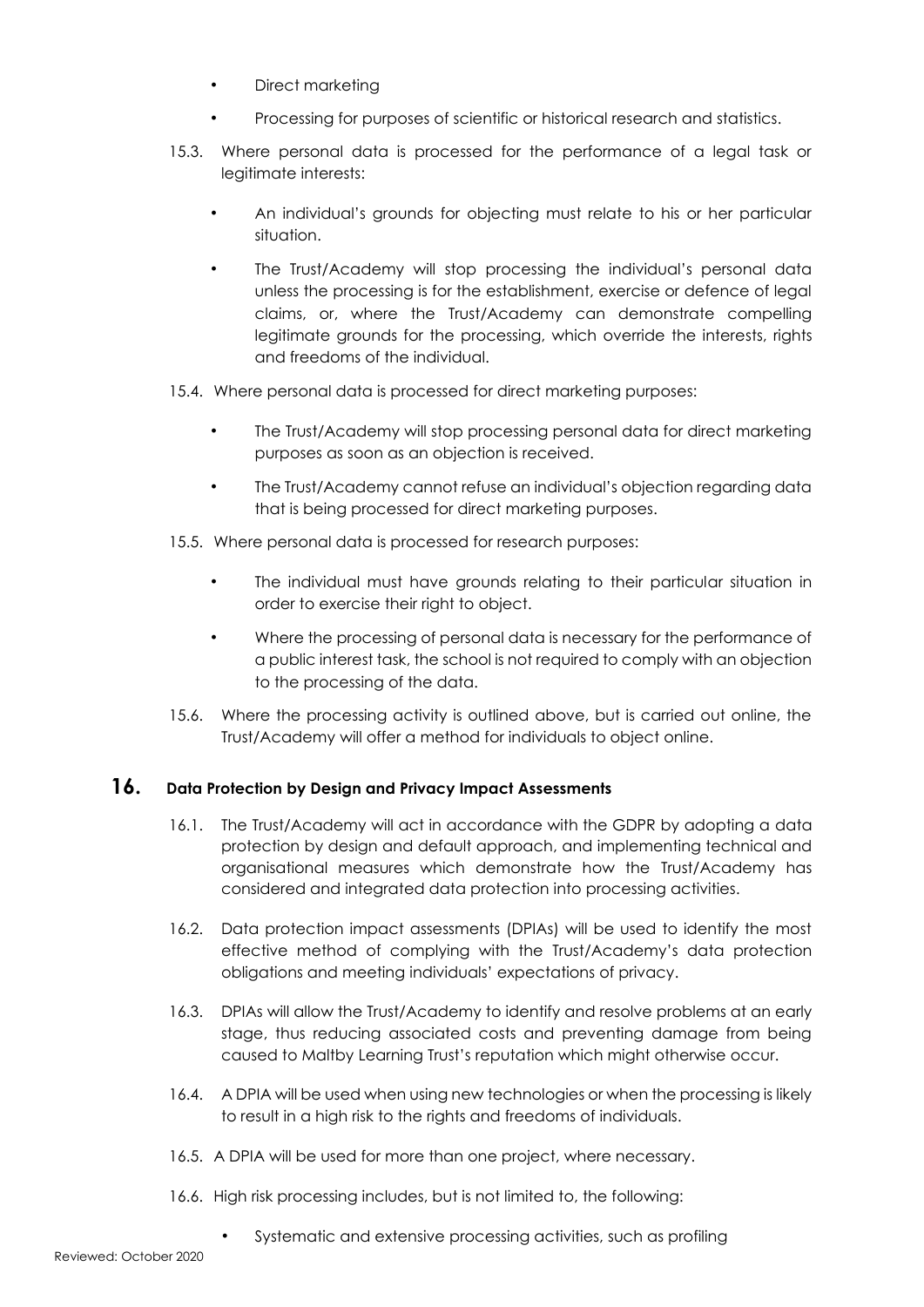- Large scale processing of special categories of data or personal data which is in relation to criminal convictions or offences
- 16.7. The Trust/Academy will ensure that all DPIAs include the following information:
	- A description of the processing operations and the purposes
	- An assessment of the necessity and proportionality of the processing in relation to the purpose
	- An outline of the risks to individuals
	- The measures implemented in order to address risk
- 16.8. Where a DPIA indicates high risk data processing, the school will consult the ICO to seek its opinion as to whether the processing operation complies with the GDPR.

# **17. Data Breaches**

- 17.1. The term 'personal data breach' refers to a breach of security which has led to the destruction, loss, alteration, unauthorised disclosure of, or access to, personal data.
- 17.2. The Principal will ensure that all staff members are made aware of, and understand, what constitutes as a data breach as part of their continuous development training.
- 17.3. Where a breach is likely to result in a risk to the rights and freedoms of individuals, the relevant supervisory authority will be informed.
- 17.4. All notifiable breaches will be reported to the relevant supervisory authority within 72 hours of the Trust/Academy becoming aware of it.
- 17.5. The risk of the breach having a detrimental effect on the individual, and the need to notify the relevant supervisory authority, will be assessed on a case-bycase basis.
- 17.6. In the event that a breach is likely to result in a high risk to the rights and freedoms of an individual, the Trust/Academy will notify those concerned directly.
- 17.7. A 'high risk' breach means that the threshold for notifying the individual is higher than that for notifying the relevant supervisory authority.
- 17.8. In the event that a breach is sufficiently serious, the public will be notified without undue delay.
- 17.9. Effective and robust breach detection, investigation and internal reporting procedures are in place at the Trust/Academy, which facilitate decisionmaking in relation to whether the relevant supervisory authority or the public need to be notified.
- 17.10. Within a breach notification, the following information will be outlined:
	- The nature of the personal data breach, including the categories and approximate number of individuals and records concerned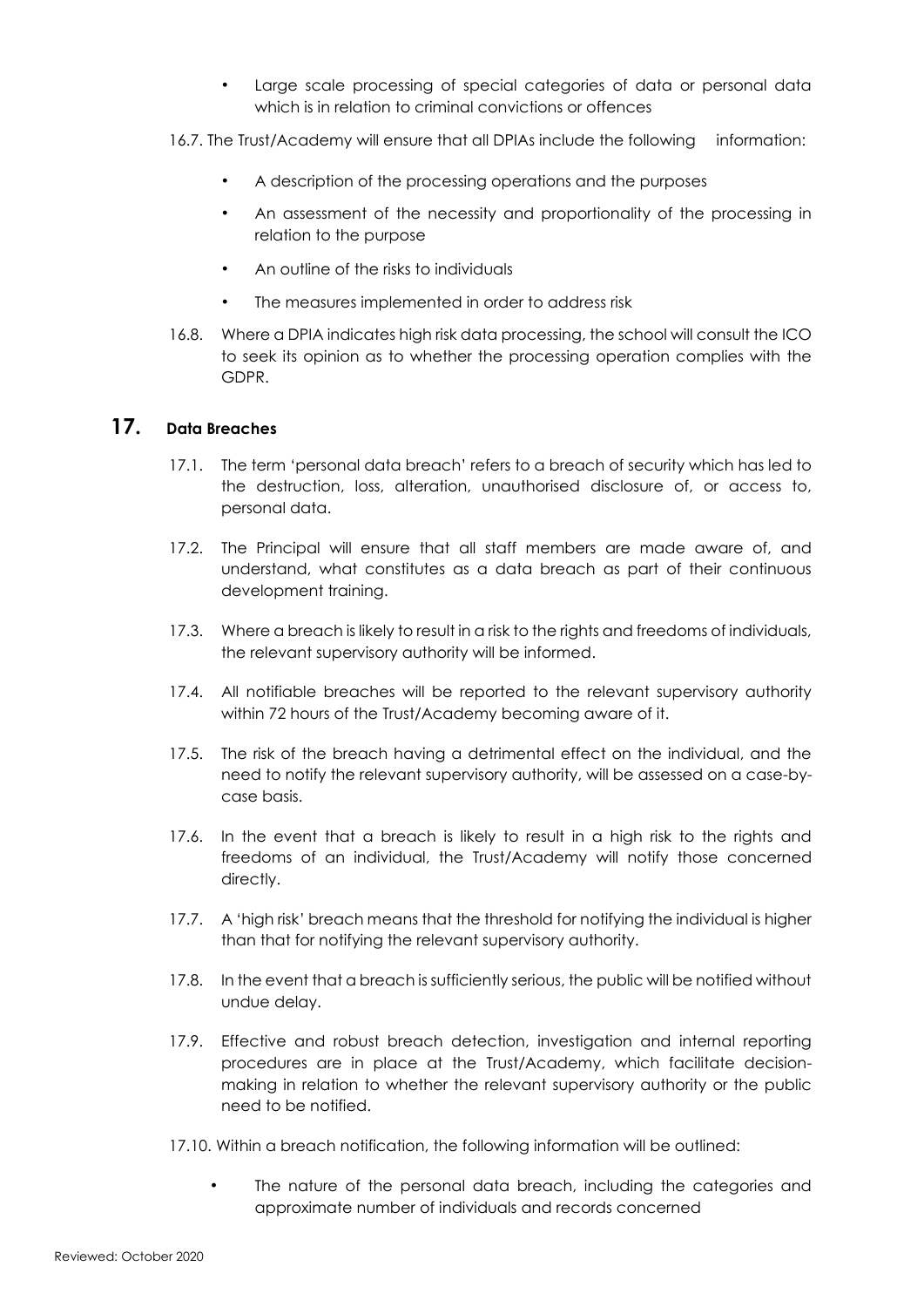- The name and contact details of the DPO
- An explanation of the likely consequences of the personal data breach
- A description of the proposed measures to be taken to deal with the personal data breach
- Where appropriate, a description of the measures taken to mitigate any possible adverse effects
- 17.11. Failure to report a breach when required to do so will result in a fine, as well as a fine for the breach itself.

# **18. Data Security**

- 18.1. Confidential paper records will be kept in a locked filing cabinet, drawer or safe, with restricted access.
- 18.2. Confidential paper records will not be left unattended or in clear view anywhere with general access.
- 18.3. Where data is saved on removable storage or a portable device, the device will be kept in a locked filing cabinet, drawer or safe when not in use.
- 18.4. Memory sticks will not be used to hold personal information unless they are password-protected and fully encrypted.
- 18.5. All electronic devices are password-protected to protect the information on the device in case of theft.
- 18.6. Where possible, the school enables electronic devices to allow the remote blocking or deletion of data in case of theft.
- 18.7. All necessary members of staff are provided with their own secure login and password. Passwords are changed as a minimum on an annual basis.
- 18.9. Circular emails to parents should be sent blind carbon copy (bcc), so email addresses are not disclosed to other recipients.
- 18.10. Where personal information that could be considered private or confidential is taken off the premises, either in electronic or paper format, staff will take extra care to follow the same procedures for security, e.g. keeping devices under lock and key. The person taking the information from the school premises accepts full responsibility for the security of the data.
- 18.11. Before sharing data, all staff members will ensure:
	- They are allowed to share it.
	- That adequate security is in place to protect it.
	- Who will receive the data has been outlined in a privacy notice.
- 18.12. Under no circumstances are visitors allowed access to confidential or personal information. Visitors to areas of the school containing sensitive information are supervised at all times.
- 18.13. Maltby Learning Trust takes its duties under the GDPR seriously and any unauthorised disclosure may result in disciplinary action.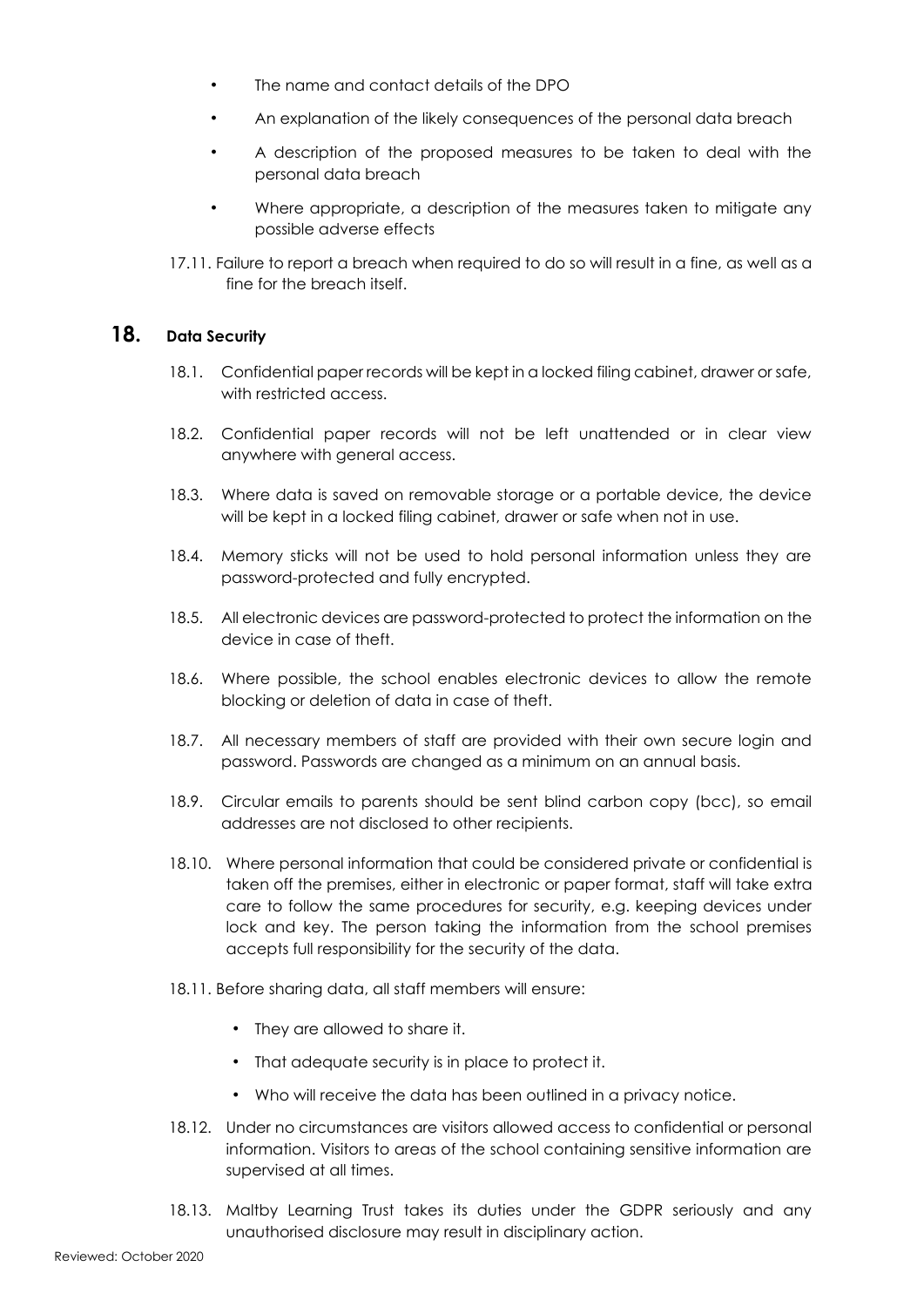18.14. The Chief Operations Officer (COO) is responsible for continuity and recovery measures are in place to ensure the security of protected data.

# **19. Publication of Information**

- 19.1. Maltby Learning Trust publishes a publication scheme on its website outlining classes of information that will be made routinely available, including:
	- Policies and procedures
	- Minutes of meetings
	- Annual reports
	- Financial information
- 19.2. Classes of information specified in the publication scheme are made available quickly and easily on request.
- 19.3. Maltby Learning Trust will not publish any personal information, including photos, on its website without the permission of the affected individual.
- 19.4. When uploading information to the Trust/Academy website, staff are considerate of any metadata or deletions which could be accessed in documents and images on the site.

#### **20. Biometric Data**

- 20.1. The Trust/Academy understands that recording biometric data of identifiable individuals constitutes as processing personal information, so it is done in line with data protection principles.
- 20.2. Automated biometric recognition system processes data when:
	- Recording pupils' biometric data, e.g. measuring fingerprints via a fingerprint scanner.
	- Storing pupils' biometric data on a database.
- 20.3. Using biometric data as part of an electronic process, e.g. by comparing it with data stored on a database to identify or recognise pupils.
- 20.4. The benefits of using biometrics at the Trust/Academy are that we can deliver a more efficient and faster cashless service at lunchtime, it reduces queuing time, the risk of lunch cards being lost or damaged and there is no distinction between paying students and those entitled to Free School Meals. Please note that their fingertip image cannot be used by any other source for identification purposes

# **21. CCTV and Photography**

21.1. The Trust/Academy understands that recording images of identifiable individuals constitutes as processing personal information, so it is done in line with data protection principles.